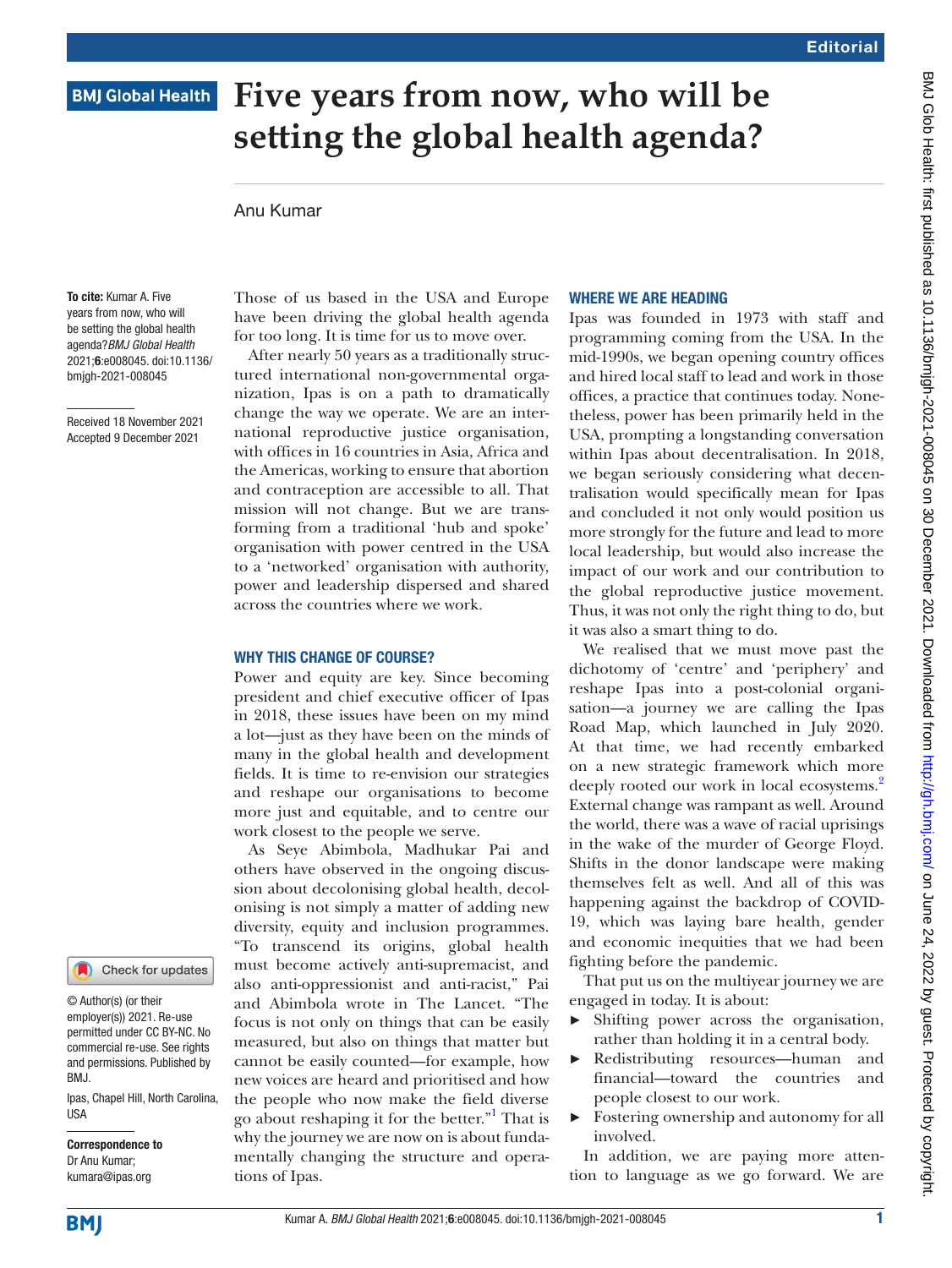# BMJ Global Health

removing geography from our thinking and speaking in neutral terms about the relationships within Ipas. For instance, while there will still be staff in the USA, the USA office will no longer be the 'headquarters' and 'country offices' will not exist in a dialectic relationship to a headquarters. Instead, all offices will be in a relationship with each other on the same level. With power dispersed and shared, all parts of the networked organisation will work together as peers in a flatter, horizontal relationship.

#### HOW WE ARE DOING IT (THE PROCESS)

The first phase of the Road Map was dedicated to envisioning the type of organisational structure that would best meet our goals. We established a working group with oversight of the Road Map process. Key decisions about the future of Ipas traditionally have been made by the Ipas leadership team based in the USA, but this new group broke that paradigm, representing leaders from Bangladesh, India, South Africa, Malawi, Nigeria, Mozambique, Mexico and Central America, in addition to the US-based executive team.

Early on, we adopted a shared leadership approach to management and created a working definition of shared leadership, which says in part: 'Shared leadership is an organizational philosophy affirmed by our core value of interdependence…[and] will continually move us towards shared responsibility and authority, strategic distribution of resources, and mutual accountability.'

The group also reviewed several possible organisational models, including federations and franchises, and felt that a network model is best suited for Ipas's strategic framework, our commitment to equity and our financial resources. While some parts of the network will operate as independent entities, all will remain united by brand, mission, shared leadership, financial integrity and core values. We interviewed numerous experts with insights on governance, organisational change, network design and shared leadership. They shared lessons learnt, both positive and negative, about the transformation of their organisations or groups familiar to them.

#### INITIAL PROGRESS

Power is very much about money. One of the most important ways we are living into shared leadership is by putting major funding decisions into the hands of a wider group of leaders. To date, decisions for allocating nearly \$34million have been made by various committees representing the Ipas executive team, country directors and senior staff. We now ensure that a majority of the participants are in the countries where we work and not from Ipas USA. They are charged with developing criteria for making decisions on the specific allocations involved, and doing so in a transparent, inclusive and fair manner. They also share the criteria and decisions with all staff.

Power is also about people. In filling staff positions, we are taking geography out of the equation. 'Open to all Ipas staff, globally' is a phrase now seen regularly in job

announcements internally. Applicants outside the USA are encouraged to apply for jobs that historically have been housed in the USA and can remain in the country where they currently live. This is creating change. For the first time, our global fundraising efforts are led by a director of development based outside the USA. Several other positions traditionally based in the USA, including the director of quality care, and some of our finance, human resources and communications staff, are also now based in other countries. And in January 2022, the chair of the Ipas Board of Directors will for the first time in Ipas's history be based in a country where we work outside of the USA.

Becoming a post-colonial organisation also requires us to fight structural and institutional racism. We are in the midst of an organisation-wide equity review to understand how staff experience policies, practices, and other structural and institutional systems at Ipas. Ipas USA has established an Anti-Racism and Equity Committee, a self-governed group led by staff volunteers. In the USA office, we embraced salary transparency and are working towards this organisation wide.

We are also beginning to see shared leadership take shape regionally and locally. We were inspired by Frederic Laloux's work on reinventing organisations,<sup>[3](#page-2-2)</sup> which lead our Ipas Central America and Mexico office to create a new leadership team representing a cross-section of staff with skills in areas including finance, health services, communications and advocacy. The new team meets weekly, with an open agenda to discuss issues big or small, with the goal of building a regional organisation with a common identity and direction.

The original Road Map oversight working group, meanwhile, has now handed the reins to a new group of staff and leaders. This group is also geographically diverse representing Ipas offices in Bangladesh, South Africa, Bolivia, Mozambique and the USA—and reaches deeper into the staff structure. Simultaneously, there are smaller implementation groups of technical experts working on everything from a monitoring, learning and evaluation plan for the organisational change to cost recovery.

## CHALLENGES/OPPORTUNITIES

It is hard to undo old patterns and build new ones. We have had a vertical 'chain of command' for nearly 50 years and are now trying to develop a horizontal, more fluid leadership structure. It will take time, practice, mistakes and learning from those mistakes to build new skills.

Admittedly, there are lots of difficult questions involved. As country 'nodes' become more independent and locally registered, what will the accountability structure be? How do we ensure that we maintain technical and operational quality?

Those are the kinds of issues we are tackling now. We are developing agreements, both legal and value based, that will be signed by each part of the network and will cover such issues as conflict resolution, local governance